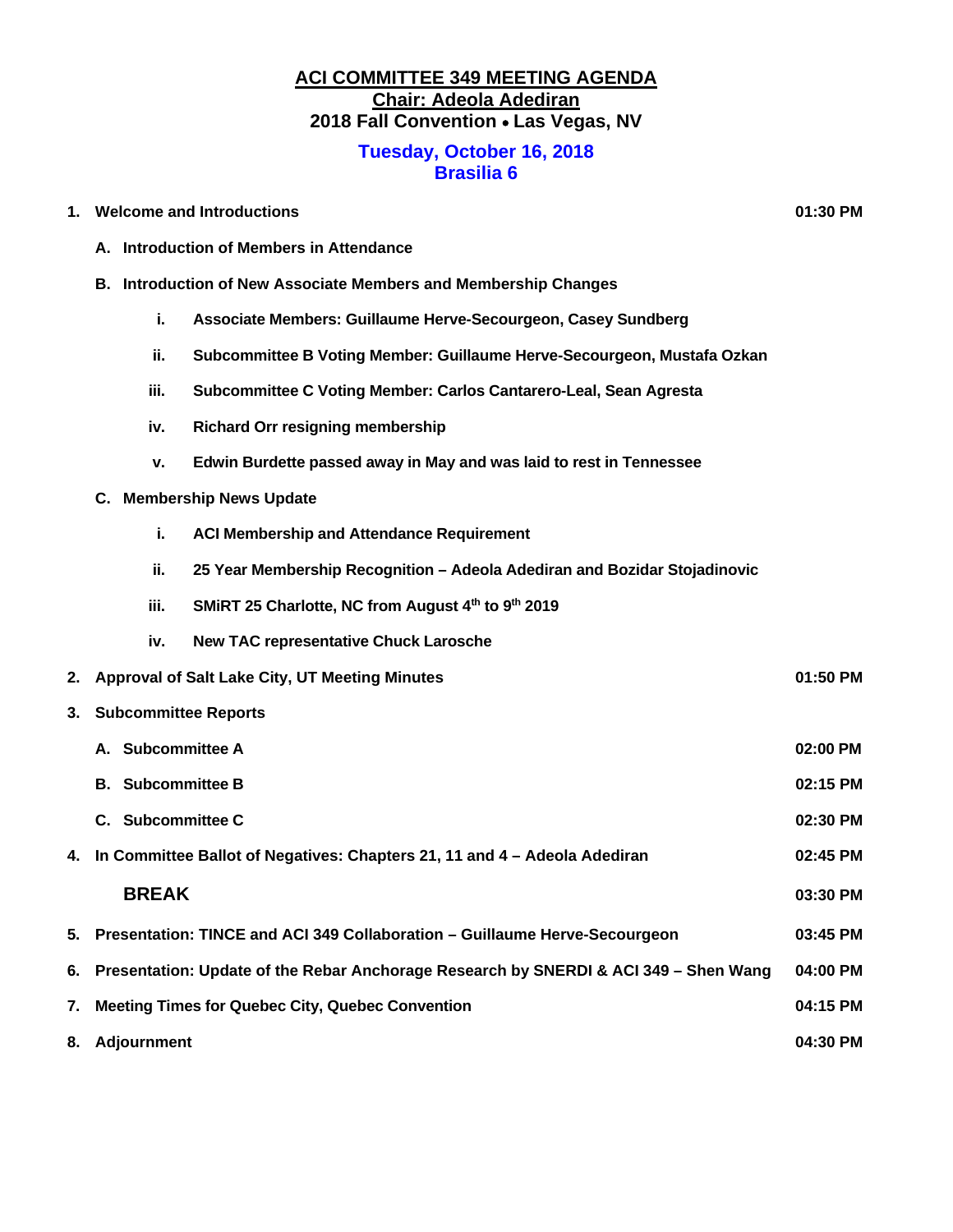### **ACI 349 Subcommittee A (Materials): Partha Ghosal & Subcommittee B (Design): Branko Galunic 2018 Fall Convention** • **Las Vegas, NV**

### **Monday, October 15, 2018 Palma C, D, G, H**

| 1. Call to Order - Introductions of All Attendees<br>01:00 PM                                      |          |  |
|----------------------------------------------------------------------------------------------------|----------|--|
| 01:10 PM<br>2. Approval of Salt Lake City, UT Meeting Minutes                                      |          |  |
| 3. Status Update on All Chapters - Lisa Anderson                                                   | 01:20 PM |  |
| 4. Resolution of Negatives - Chapter 4 - Partha Ghosal / Nam-Ho Lee                                | 01:40 PM |  |
| 5. Resolution of Negatives - Chapter 21 - Adeola Adediran / Mi-Geum Chorzepa                       | 02:00 PM |  |
| 6. Resolution of Negatives - Chapter 11 - Javeed Munshi / Adeola Adediran                          | 02:20 PM |  |
| 7. BREAK                                                                                           | 02:45 PM |  |
| 8. Code Inquiry - Conflict Between NUREG 0484R1 & ACI 349 Commentary Chapter 9 - Stewart Gallocher |          |  |
|                                                                                                    | 03:00 PM |  |
| 9. New Business Item - 1.6H Include Selfweight of Soil - Michael Chehab / Adeola Adediran          | 03:15 PM |  |
| 10. Discussion: Removal of OBE from Mandatory Code - Farhad Farzam / Adeola Adediran               | 03:45 PM |  |
| 11. Discussion: Code Change Update Chapter 20 - David Scott                                        | 04:00 PM |  |
| 12. Discussion: Code Change Update Chapter 10 - Sungjin Bae                                        | 04:15 PM |  |
| 13. Adjournment of Meeting                                                                         | 04:30 PM |  |